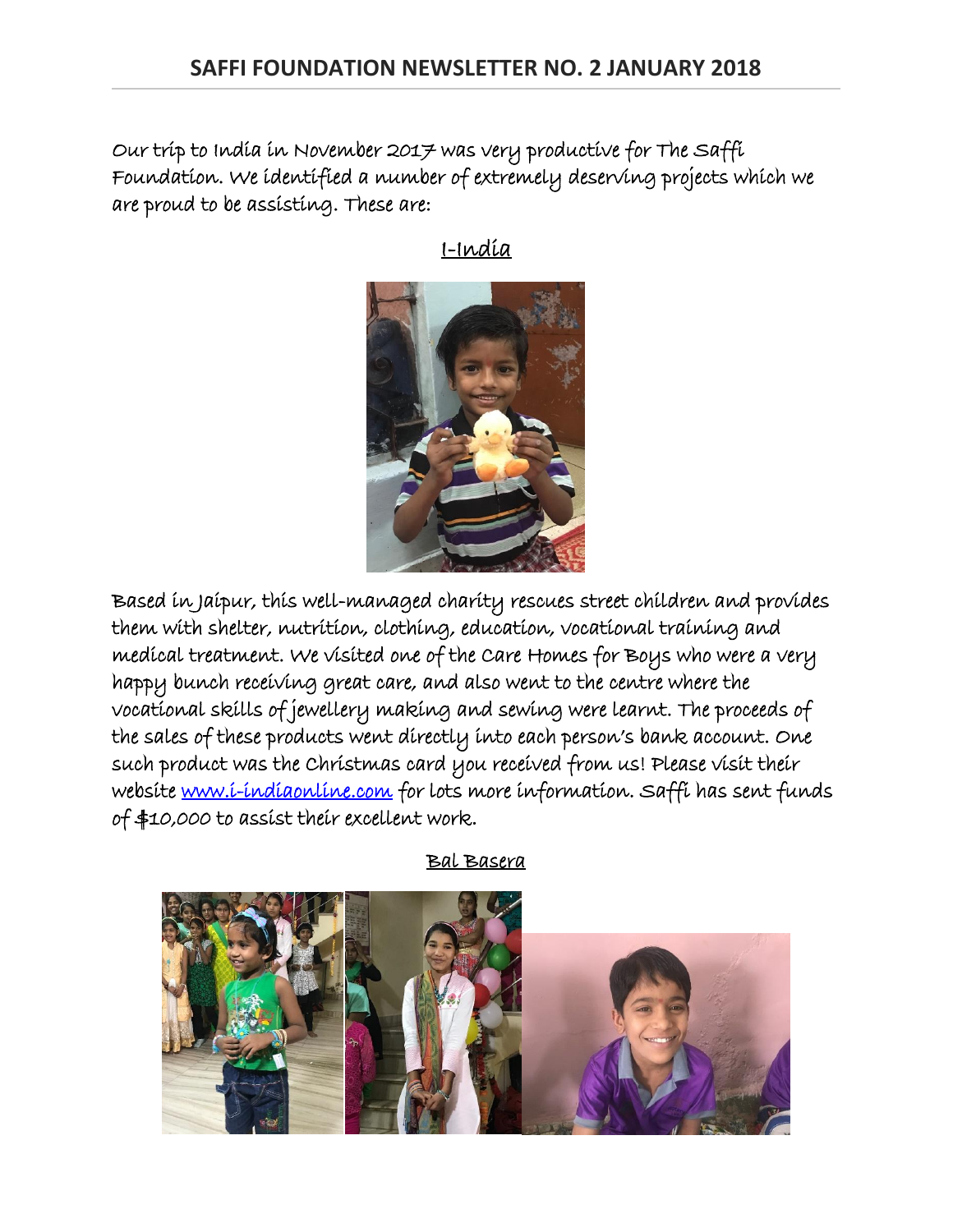We returned to this care home for children with HIV once again we applauded the terrific level of care shown to the boys and girls. We have committed to a funding of \$2,500 per month to provide the maintenance and schooling fees for the girls wing.

Currently the boys and girls are housed in separate but nearby buildings, both of which are cramped. It is hoped that a new more spacious Home will be constructed in the near future. We understand the Government is providing the land, and funding is being sought for the construction.

## Round Table - Freedom through Education.



Our travels to Jaipur, Jodhpur and Udaipur in Rajasthan focused mainly on links with local Round Table Clubs who have a common aim of assisting and improving Government run schools for very under-privileged children, known as Freedom through Education. All the schools we visited were over-crowded, and lacking in basic furniture. toilet facilities, and sanitation , but certainly did not lack in enthusiasm and drive from teachers and children alike.

We saw some completed projects where the Round Table Clubs had successfully raised sufficient funds to build new classrooms and supplied computers,